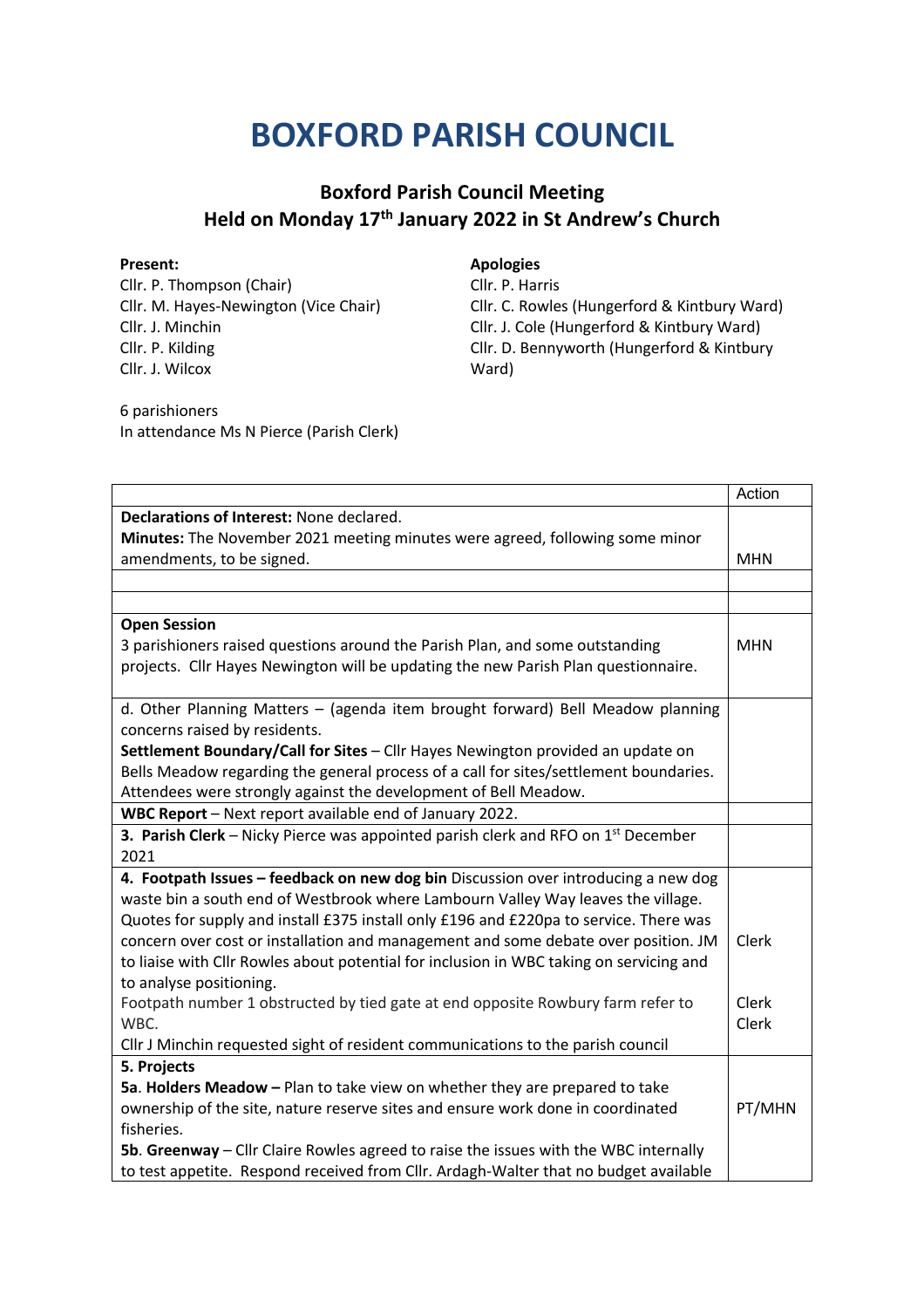| from WBC currently with focus on current projects in WB plan. Cllr P Thompson and                   | PT/MHN                   |
|-----------------------------------------------------------------------------------------------------|--------------------------|
| Cllr M Hayes Newington to contact landowner.                                                        |                          |
| 5c. Parish Plan - The initial questionnaire had been completed but with Clerk leaving               |                          |
| distribution to parish councillors had been missed. MHN would circulate after the                   |                          |
| meeting for comment and amendments.                                                                 |                          |
| <b>6. Activities</b>                                                                                |                          |
| 6a. Information Board - To obtain quotation                                                         | Clerk                    |
| 6b. Boxford Internet Domain/ Email - PT would complete the work before the new                      | PT                       |
| year, to work with clerk on Boxford.Org.                                                            |                          |
| 6c. Conservation Area Consultation - No further update as Susan Ellis at WBC                        |                          |
| contacted by JM but no response, Martin Bennett also volunteered to get involved in                 | JM                       |
| the consultation. Cllr J Minchin is arranging training for 9 <sup>th</sup> February. Put forward to |                          |
| next meeting.                                                                                       |                          |
| 6d. Second Public Access Defibrillator - Need to transfer funds from the village hall               |                          |
| and to book training, training suggested in the spring.                                             | PT/Clerk                 |
| 7. Meeting dates for 2022-23: approved.                                                             |                          |
| 07 March, 03 May - Annual Parish and Annual General Meeting, 04 July, 12 September,                 |                          |
| 07 November. To place on website.                                                                   | Clerk                    |
|                                                                                                     |                          |
| 8. Planning                                                                                         |                          |
| a. Planning Applications to consider:                                                               |                          |
| 21/02825/FUL, The Bell at Boxford, Road known as Rood Hill, Boxford, Newbury RG20                   |                          |
| 8DD. Partial redevelopment of the form Bull Inn with associated landscape and                       |                          |
| highway works.<br>No objection.                                                                     |                          |
| 21/03261/HOUSE, River Mead, Unnamed Road from Southfields to Winterbourne                           |                          |
| Road, Boxford RG20 8DH. Enlarged flat roof dormer to replace existing. Smaller pitched              |                          |
| roof dormer first floor rear infill extension and associated alterations.<br>No objection.          |                          |
| 21/03273/HOUSE, 135 Wickham Heath, Newbury RG20 8PE. Construction of detached                       |                          |
| timber-framed garage and widening of existing driveway and entrance. No objection.                  |                          |
| b. To state for the record:                                                                         |                          |
| 21/03088/FULD. The Firs, Wickham Heath, Newbury RG20 8PE. Proposed replacement                      |                          |
| two storey dwelling at The Firs. PC responded with No Objection. WBC decision                       |                          |
|                                                                                                     |                          |
| pending.                                                                                            |                          |
| 21/03020/HOUSE. 136 Wickham Heath, Newbury RG20 8PE. Proposed single storey                         |                          |
| extension to side of dwelling. PC responded with No Objection. WBC decision pending.                |                          |
| c. Decision notices:                                                                                |                          |
| 21/02380/LBC2. Westbrook House, Westbrook Boxford RG20 8DJ. Replacement                             |                          |
| windows to east elevation. WBC approved.                                                            |                          |
| 21/02871/CERTP. River Mead, Unnamed Road from Southfields to Winterbourne Road                      |                          |
| Boxford, Newbury. Enlarged flat roof dormer to replace existing smaller pitched roof                |                          |
| dormer window with matching painted render cheeks, white upvc window and dark                       |                          |
| grey single ply membrane roof. First floor rear infill extension. WBC have stated                   |                          |
| development unlawful and planning permission required.                                              |                          |
| 21/02348/FULD. Mudhall Cottage, Winterbourne Road, Boxford. RG20 8AY.                               |                          |
| Conversion of part of existing detached garage to create annexed accommodation.                     |                          |
| <b>WBC</b> refused.                                                                                 |                          |
|                                                                                                     |                          |
|                                                                                                     |                          |
|                                                                                                     | $\overline{\phantom{0}}$ |
|                                                                                                     |                          |